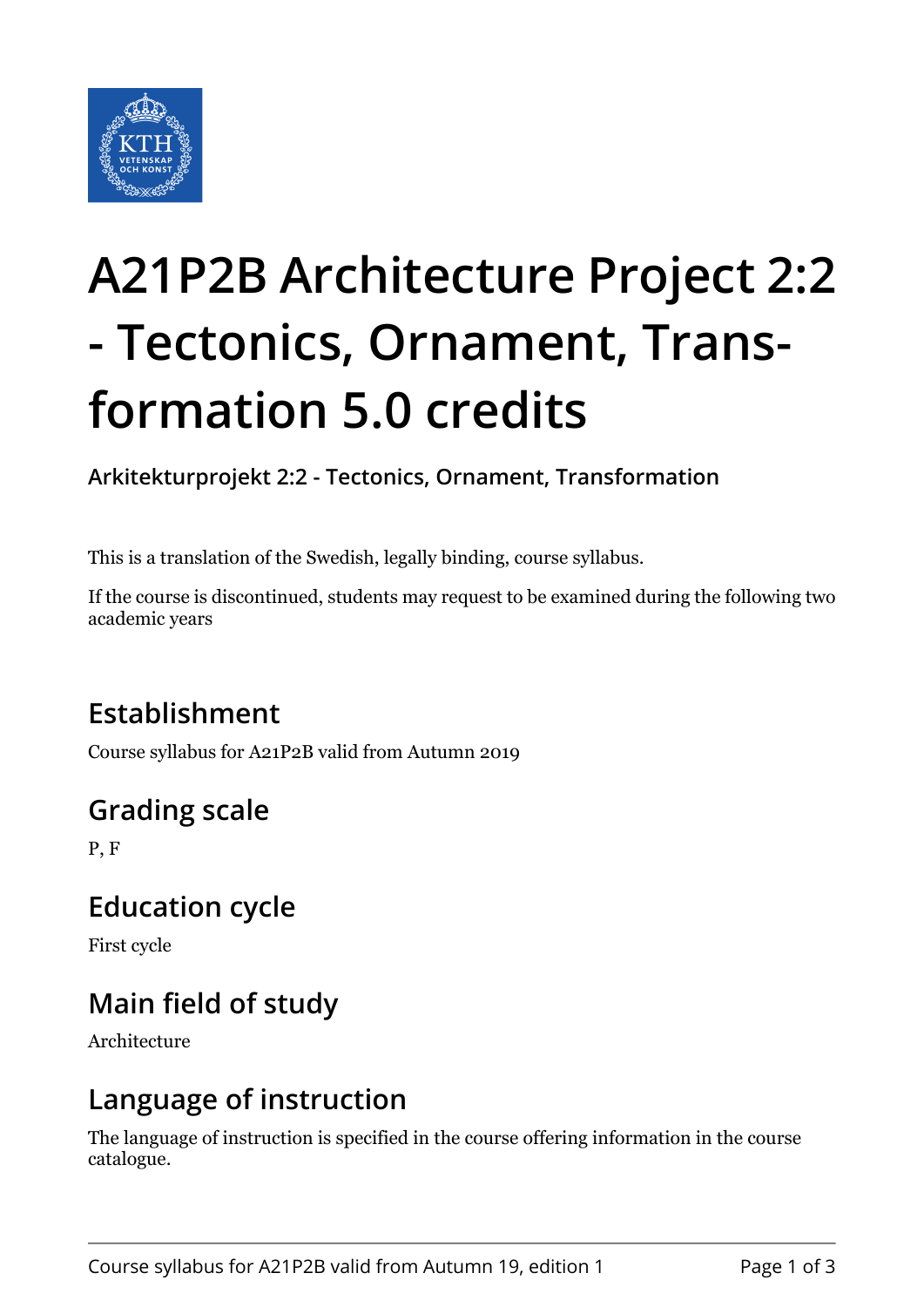# **Intended learning outcomes**

Students learn to use drawings, images, text, and both physical and digital models to:

· analyze relevant references for the project and articulate their position relative to them;

 $\cdot$  describe how they have usedtectonics,ornament, andtransformationin the project to form their own tectonic proposal for a renovation;

 $\cdot$  gain deeper knowledge of architectural detailing through the use of course reading materials and through an exploration of details and their possible composition and design;

- $\cdot$  problematize and demonstrate the application of lifecycle thinking in their projects;
- $\cdot$  develop terminology to describe and discuss the architectural qualities of the project: and

• reflect on and evaluate the results and their working methods.

#### **Course contents**

In a small renovation project, students explore tectonics, ornament, and transformation. The focus in the course is on the design of various building components and the connections between them, and on developing a fundamental understanding of lifecycle thinking in relation to architectural structure and the choice of materials and systems. Students problematize lifecycle thinking in relation to constructability, adaptability, and deconstruction (for reuse or recycling). They are expected to actively deepen their knowledge of a building's components and parts through studies of vertical and horizontal spatial and physical boundaries, and of the detailing of its walls, roof, floors, openings, stairs, and foundation.

# **Specific prerequisites**

Project 2:1 (A21P1C) must be approved or assessed to be approved after completion.

# **Course literature**

To be announced at course start.

### **Examination**

• APRO - Architecture project, 5.0 credits, grading scale: P, F

Based on recommendation from KTH's coordinator for disabilities, the examiner will decide how to adapt an examination for students with documented disability.

The examiner may apply another examination format when re-examining individual students.